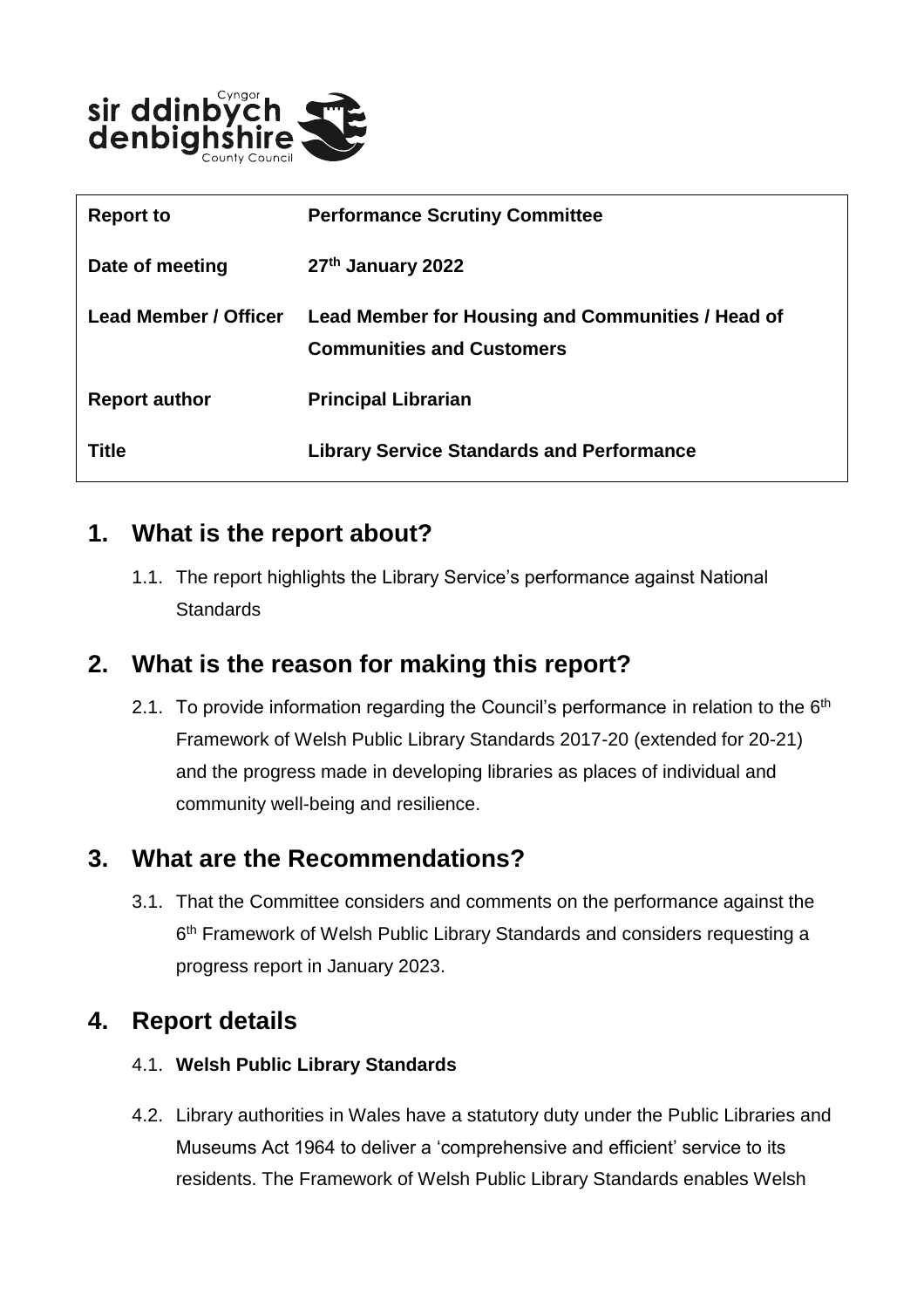Government Culture and Sport Division (WGC&S) to measure and assess how authorities are fulfilling their statutory duties.

- 4.3. Library Services submit an Annual Report, noting performance for the previous financial year, following which WGC&S responds with a formal assessment in the autumn.
- 4.4. Due to the Covid 19 pandemic, reporting requirements for 2020-21 were reduced to recognise and reflect the limitations and restrictions on service provision during the year. As a result, individual authorities will not receive an Annual Assessment Report as usual. The reporting submitted from each authority has been collated into a narrative national report for Wales (to be published in March 2022) which will reflect how library services provided services in 2020-21 and contributed to the community support and recovery efforts in their area.
- 4.5. This report therefore reflects the data submitted by Denbighshire in relation to 2020-21, on performance against 12 Core Entitlement and 6 Quality indicators.
- 4.6. Denbighshire continues to meet all 12 Core Entitlements.
- 4.7. Authorities were requested to report against 6 quality indicators (QIs), none of which have constituent targets for 2020-21, and no comparative data or assessment is available. There follows self-assessed commentary on each of the 6 QIs.
- 4.8. QI 7: Location of service points

#### No change

4.9. QI 8: Library use (website visits, members, active users, and borrowing levels)

Website visits were 52% lower. Active users were 39% of previous year and borrowing of physical items was at 23% of the level in the previous year. Digital downloads saw a 166% increase due to the switch to digital during the first lockdown when libraries had to close.

4.10.QI 9: Up to date and appropriate reading material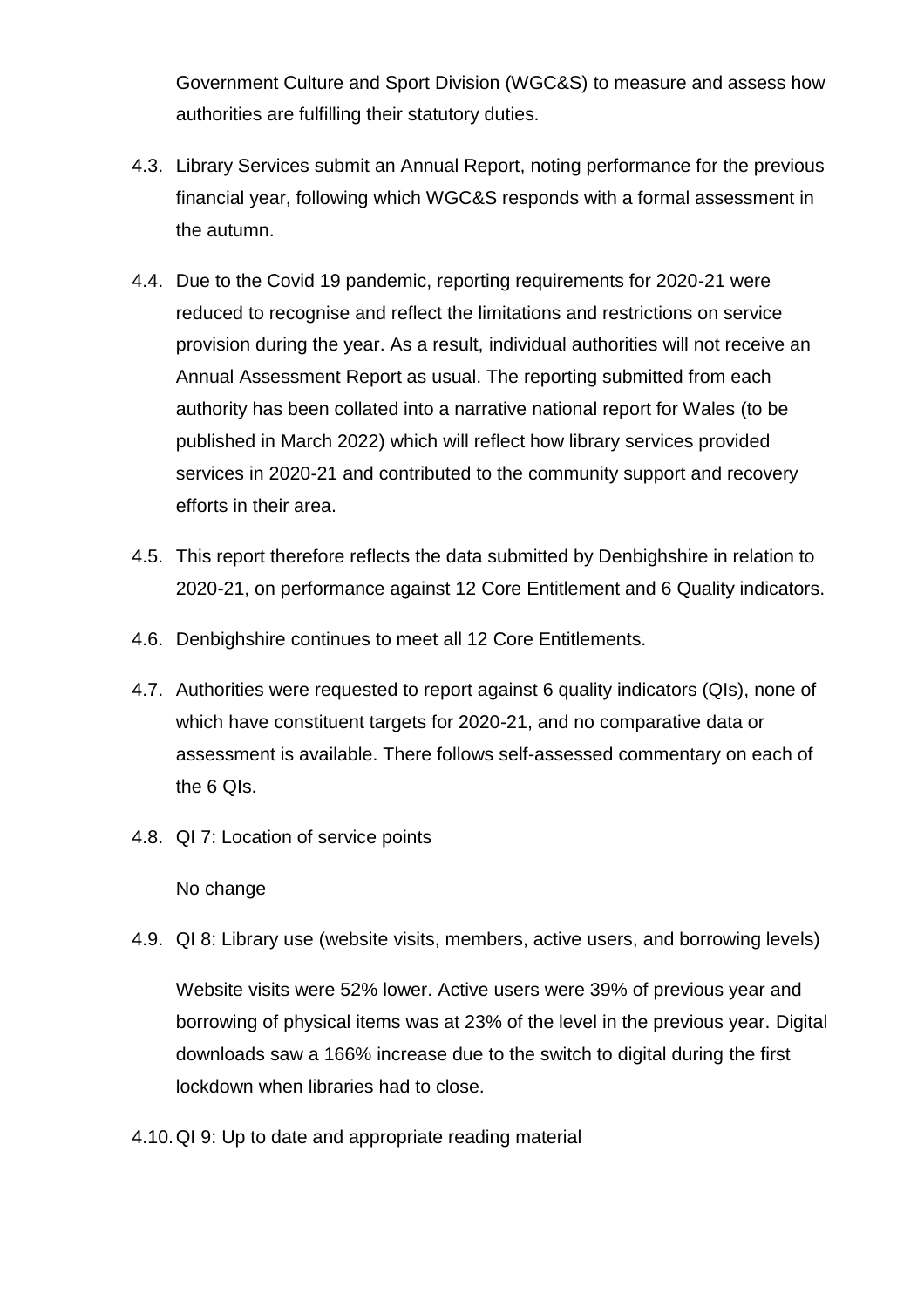53% more individual items were purchased for stock due to a realignment of the resources budget to purchase more resources for children, more digital resources, and to reduce purchasing of newspapers. The overall spending on resources was 7.8% lower than in previous year.

4.11.QI 10: Welsh language resources

No significant change

4.12.QI 13: Staffing levels and qualifications

Staffing levels reduced by 7.3% as vacancies were not filled in order to meet historical budget pressures. 0.9% of staff time was spent in training.

4.13.QI 14: Operational expenditure

Total revenue expenditure was £1,167,437, 5.4% lower than previous year. Capital expenditure was £127,950. Note that these figures reflect the library service functions and do not include expenditure on the One Stop Shop element of the service. Frontline and managerial staff working in our libraries and one stop shops deliver a wide range of additional customer services which are not included within the requirements of the Standards. We report 50% of the total staffing levels and expenditure on staffing under the Library Standards.

- 4.14.Authorities were asked to report on online digital activity. Denbighshire libraries dealt with 26,428 enquiries for books via Order and Collect. 143 online events or activities were created, which generated 80,272 views.
- 4.15.Authorities were also required to submit a narrative report in the form of 6 case studies to reflect the service's activity in 2020-21 and a commentary on the service's contribution to wider Welsh Government priorities and strategic goals. The narrative report for Denbighshire is attached as Appendix 1.

#### **Update on recent developments in 2021-22**

4.16.The service has adapted its service provision in line with the changing Covid Alert Levels during the year. The Order and Collect Service launched in the first lockdown has continued and remains popular with many customers. Autumn 2021 saw the return of some small group activity such as reading groups and craft groups. College classes returned to 3 libraries, and Bookstart rhymetimes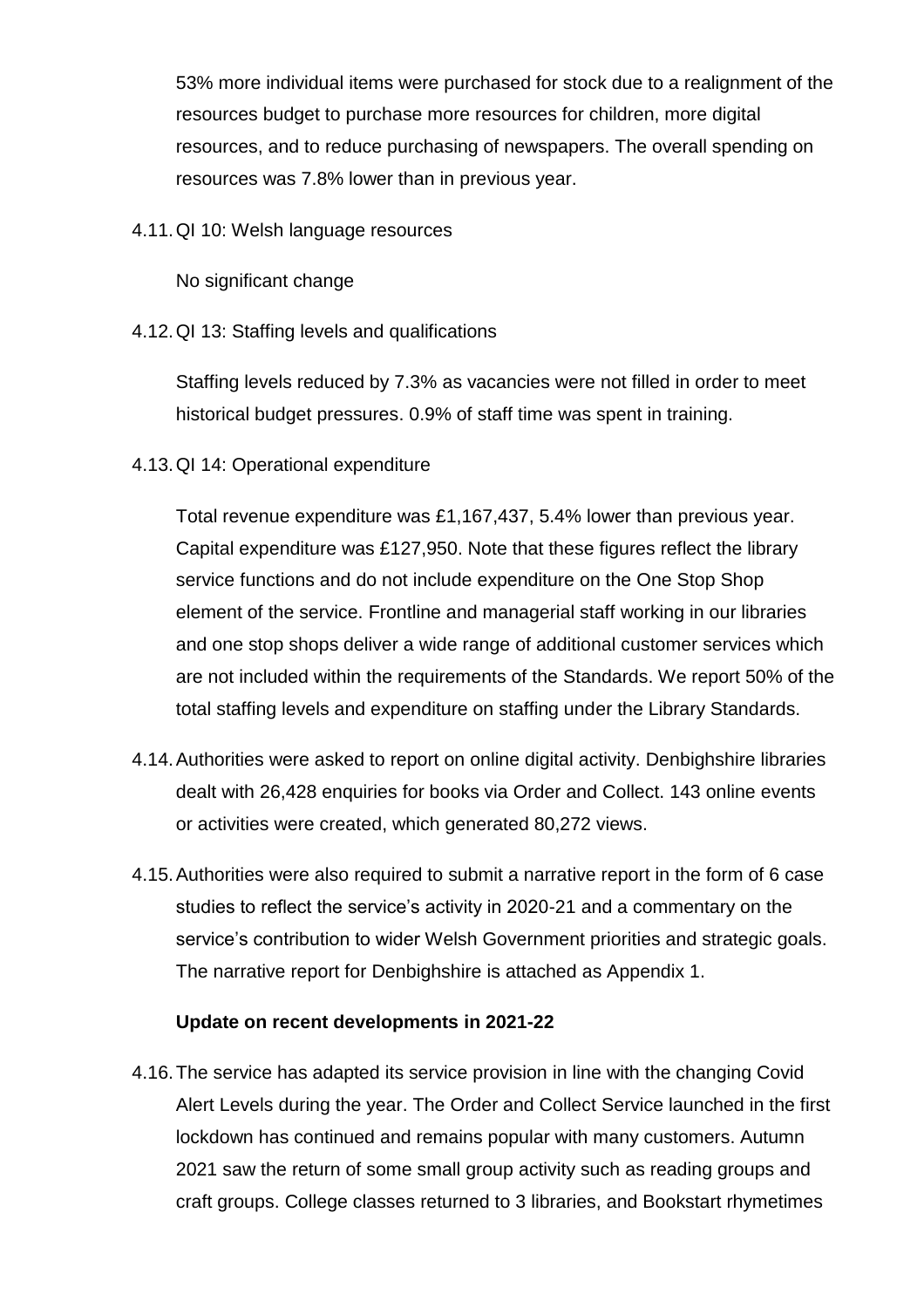restarted in most libraries. Some of this activity has been affected by the move to Alert Level 2 in late December 2021. All provision is subject to risk assessment and complies with the current rules around the numbers attending and social distancing.

- 4.17.In common with anecdotal evidence from across Welsh library service, and general levels of town centre footfall, service usage has not yet recovered to pre-pandemic levels. Partner service provision in libraries and group activity has not yet returned to anything like its previous level which has a clear impact on library visits and usage.
- 4.18.The Digital Transformation project, funded from Welsh Government's Cultural Recovery Fund has been completed. It has created Solo Digital Spaces which provide facilities at all our libraries to enable customers to participate in 1-1 virtual consultations, interviews and meetings in relative privacy. It also enabled us to provide portable devices to enable library staff to work in a more flexible and safe way.
- 4.19.The 2021 Summer Reading Challenge on the theme of Wild World Heroes saw 1710 children participating and re-engaging with their local library in person and online. The challenge also contributed to the Council's Net-Zero Carbon and Biodiversity Strategy by raising children and families interest in the natural world.
- 4.20.A major project to upgrade and improve libraries' public access technology has improved our offer to customers who rely on their local library to get online, and will contribute to the Council's Digital Inclusion project. The service has invested in a new PC management system, all the public PCs and scanners will be renewed, new self-service printing facilities have been introduced, and new services including Wi-Fi printing and online PC booking will be available shortly.
- 4.21.The all-Wales Estyn Allan training programme to develop library staff skills and confidence in creating digital content and activity continued to make an impact on service provision nationally and locally. The project was led by Denbighshire's Principal Librarian on behalf of SCL Cymru (Society of Chief Librarians) and its success was recognised when it was named as Library Team of the Year 2021 by CILIP Cymru Wales.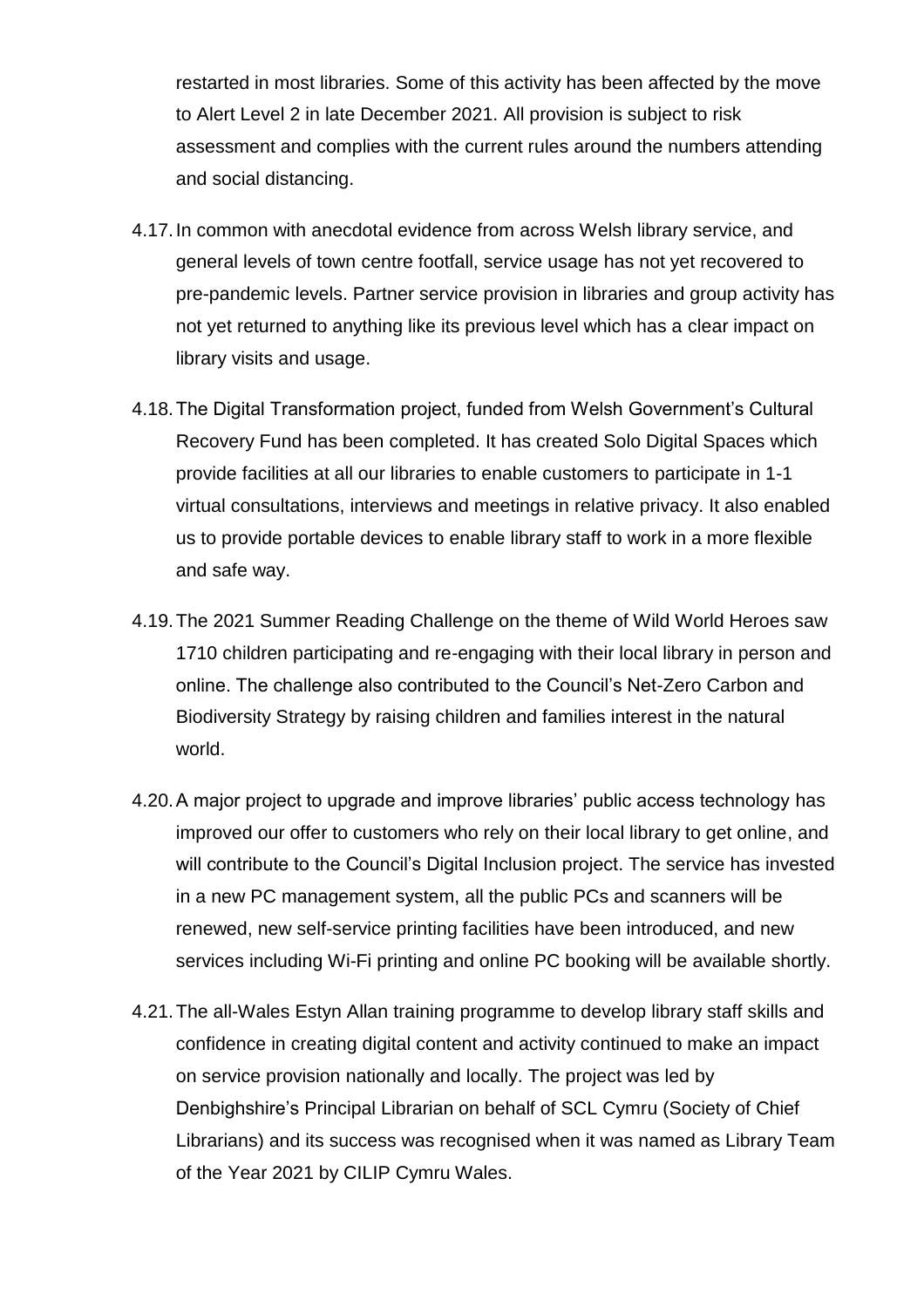- 4.22. The service's activity in Health and Wellbeing has continued to be a particular focus. Progress has been made in raising awareness of the Reading Well Books on Prescription scheme for children. Work continued on the Reading Well: Books on Prescription mental health collaborative project with Conwy, funded by the Healthier Wales Transformation programme, which was redesigned to focus on reaching potential beneficiaries directly rather than via GP surgeries. The Age Connects Community Navigators have embedded the scheme into the toolbox of options for social prescribing to support people dealing with mental health challenges.
- 4.23.Libraries have continued to deliver on their role as community focal point for services, offering face-to-face customer service for the Council's services, and a safe place within the community for people to visit and interact. Since September 2021, libraries have also been a key community distribution point for lateral flow test (LFT) kits and saw a huge surge in demand from mid-December following the new Welsh Government messaging around self-testing.
- 4.24.Development in the near future include a major national campaign promoting the benefits of reading, books and libraries to children and young people's wellbeing, funded by the Welsh Government's Winter of Wellbeing initiative; and engagement with schools on a project to help children learn empathy skills via characters in books.

# **5. How does the decision contribute to the Corporate Priorities?**

5.1. The Library Service is a statutory responsibility of the Authority, and its service delivery contributes to a number of corporate priorities such as fostering community resilience, service modernisation, digital inclusion, literacy, lifelong learning and community engagement.

# **6. What will it cost and how will it affect other services?**

6.1. The transformation of libraries into community focal points for services enables a range of other council services and partners to reach out to local communities through the existing network of premises and facilities. There are no financial proposals involved with this report.